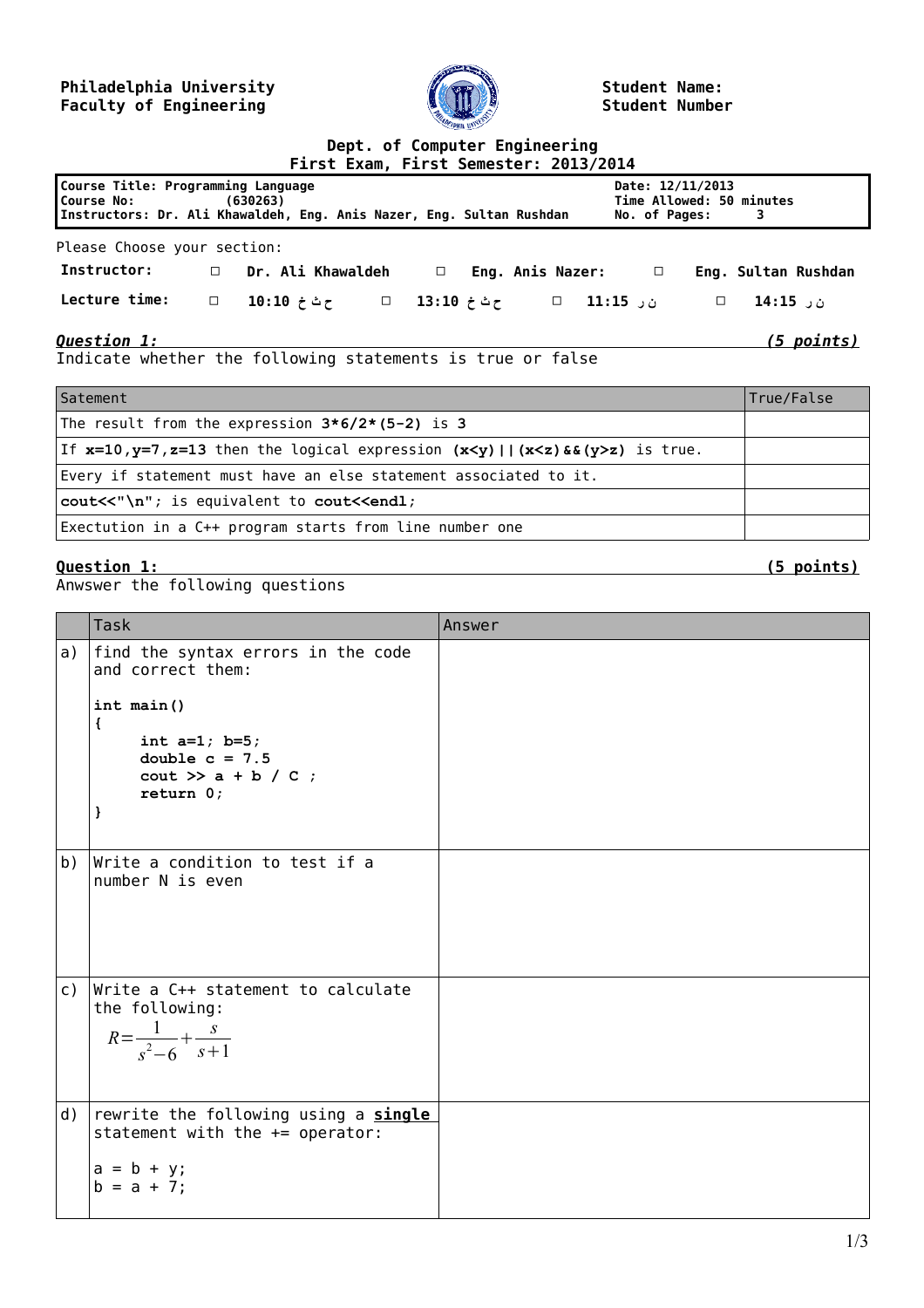*Question 3: (6 points)*

|  | libraries are included) : |  |  |  |  |                                                                                      |  |
|--|---------------------------|--|--|--|--|--------------------------------------------------------------------------------------|--|
|  |                           |  |  |  |  | what is the output of the following code segments (Assume that required input/output |  |

| Code                                                                                                                                                                                                                                                                                                                            | Output |
|---------------------------------------------------------------------------------------------------------------------------------------------------------------------------------------------------------------------------------------------------------------------------------------------------------------------------------|--------|
| int main()<br>$\{$<br>int $a=13, b=5;$<br>double $c=17.5$ ;<br>cout<< a+b-c < <endl;<br>return 0;<br/><math>\}</math></endl;<br>                                                                                                                                                                                                |        |
| int main()<br>$\{$<br>int w, $x = 5$ , $y$ , $z = 3$ ;<br>$y = x - z;$<br>$z = 2 * y + 3;$<br>$w = x - 2 * y + z;$<br>cout << w;<br>$\}$                                                                                                                                                                                        |        |
| int main()<br>$\{$<br>int $x=5, y=7, z;$<br>if(x < y)<br>$z=x-2*y;$<br>else<br>$z = 2 \times x - y;$<br>cout<<"z="< <z<<endl;<br>return 0;<br/>}</z<<endl;<br>                                                                                                                                                                  |        |
| int main()<br>$\{$<br>int w=2, $x = 5$ , $y=-3$ , $z=0$ ;<br>$w = +x - -z;$<br>$w^* = y;$<br>$\text{cut} \ll w$ ;<br>return 0;                                                                                                                                                                                                  |        |
| int main()<br>$\{$<br>double $a=1$ , $b=2$ , $c=3$ ;<br>if $(a < b)$<br>$\{$<br>if $(c == a)$<br>cout << "Easy" << endl;<br>else<br>cout << "Simple" << endl;<br>$\}$<br>else if $(b < c)$<br>$\{$<br>cout << "hard" << endl;<br>$\}$<br>else<br>$\{$<br>cout << "tough" << endl;<br>$\mathcal{F}$<br>return 0;<br>$\mathbf{r}$ |        |